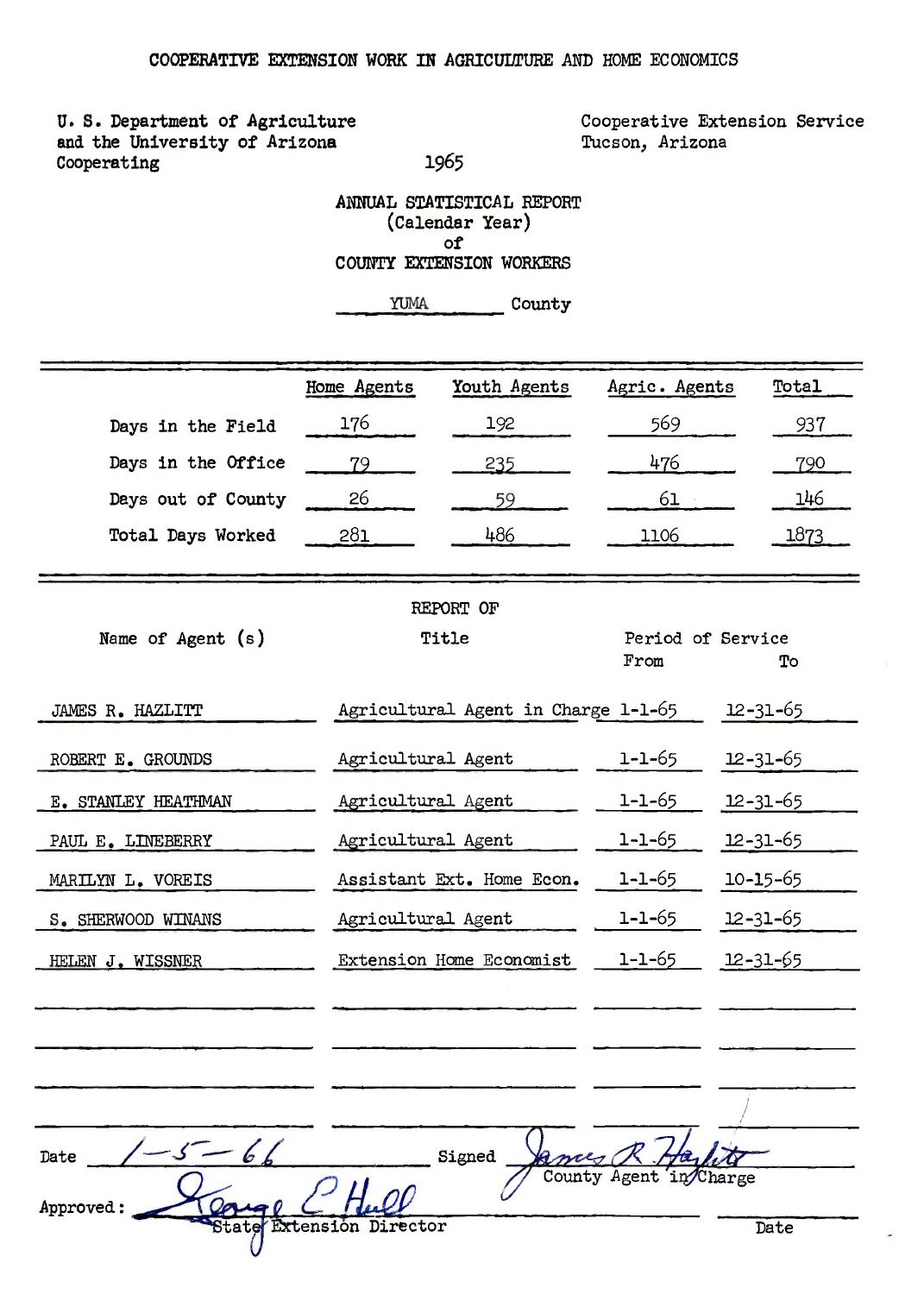|                         | Number<br>Total                       | 32                                                       | 88                                             |                                                 |                                           | 2493   |                                                                  | 1992<br>6188 | 1185               |                                                                      | 201        | 55                                                                                               |                       | 52                                                         |                                                   | 0Th |
|-------------------------|---------------------------------------|----------------------------------------------------------|------------------------------------------------|-------------------------------------------------|-------------------------------------------|--------|------------------------------------------------------------------|--------------|--------------------|----------------------------------------------------------------------|------------|--------------------------------------------------------------------------------------------------|-----------------------|------------------------------------------------------------|---------------------------------------------------|-----|
|                         | Improv.<br>Comm.<br>IIA               |                                                          |                                                |                                                 |                                           |        |                                                                  |              |                    |                                                                      | ᅿ          |                                                                                                  |                       |                                                            |                                                   |     |
|                         | Youth<br>Dev.<br>$\tilde{\mathbf{z}}$ | $\circ$                                                  |                                                |                                                 |                                           | 415    |                                                                  | 538          | 330                |                                                                      | $\ddot{ }$ | $\mathfrak{F}$                                                                                   |                       | 30                                                         |                                                   | 271 |
| Number by Program Areas | Family<br>Living<br>$\triangleright$  | $\overline{15}$                                          |                                                |                                                 |                                           | 379    | 182                                                              |              | $\frac{106}{1}$    |                                                                      | 15         | $\overline{C}$                                                                                   |                       | 22                                                         |                                                   | 139 |
|                         | Agric.<br>Mkt'g.<br>$\overline{B}$    | $\alpha$                                                 |                                                |                                                 |                                           |        |                                                                  |              |                    |                                                                      |            |                                                                                                  |                       |                                                            |                                                   |     |
|                         | Agric.<br>Prod.<br>III                | $\sigma$                                                 | 87                                             |                                                 |                                           | 1698   | 972                                                              | 3131         | 749                |                                                                      | 74         | S                                                                                                |                       |                                                            |                                                   |     |
|                         | Activities                            | Studies of problems<br>and opportunities<br>$\mathbf{I}$ | tests,<br>demonstrations<br>Field trials,<br>å | Consultations with<br>individuals:<br>$\dot{5}$ | a. Farm, home, and other<br>out-of-office | visits | Office calls.<br>Telephone calls.<br>Individual letter<br>.<br>م | ပ            | letters<br>نے<br>ا | with<br>and<br>Consultations<br>organizations<br>agencies.<br>$\div$ |            | ing Extension programs.<br>ducting and evaluat-<br>for planning, con-<br>Committee meeting<br>5. | Leader Training:<br>ė | Meetings to train<br>1ocal leaders.<br>$\ddot{\mathbf{a}}$ | Number of different<br>leaders trained.<br>.<br>م |     |

 $-2-$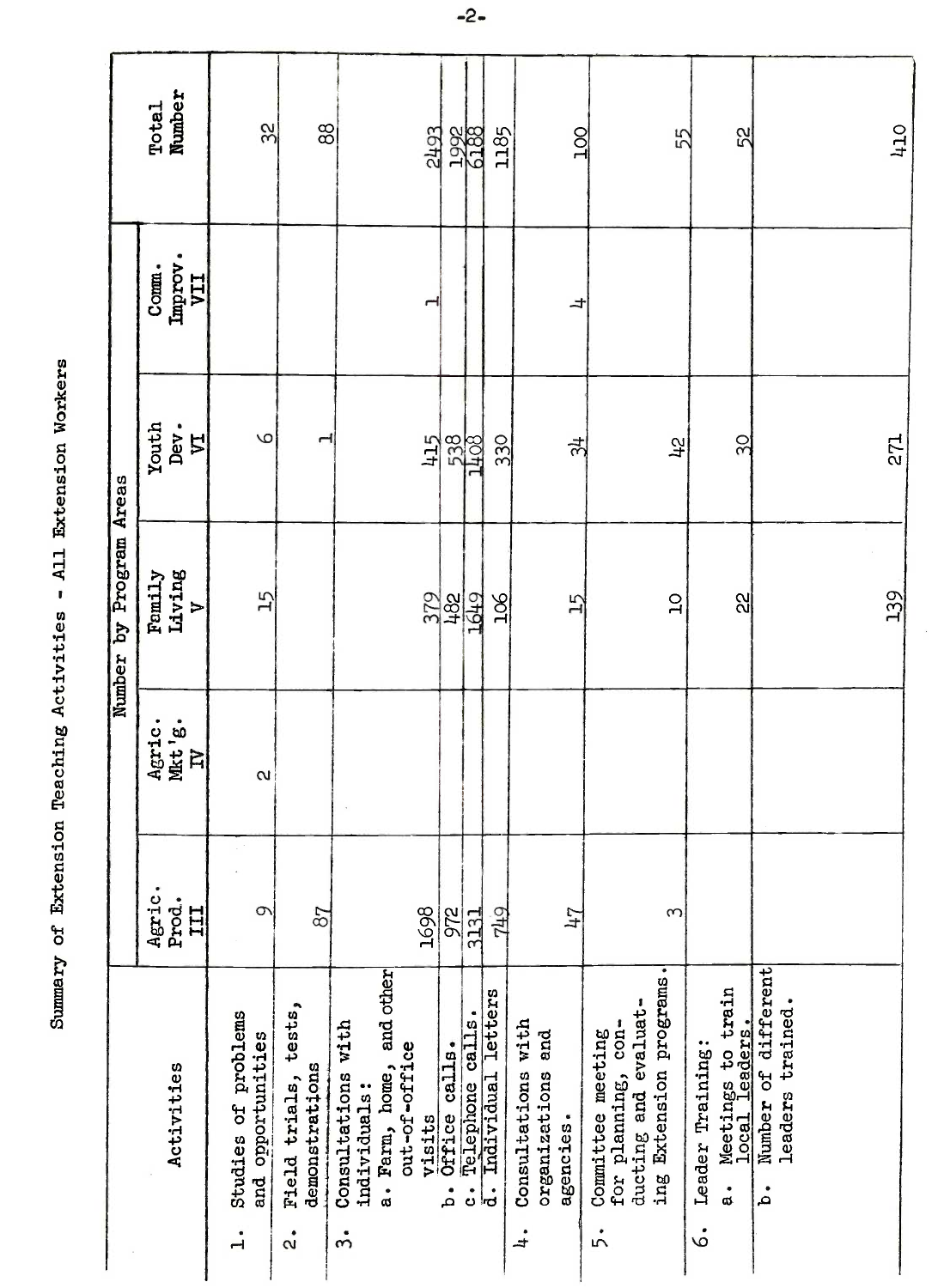|                                                                                                                                                       |                        | Number                | Program Areas<br>$\mathbf{z}_{\mathbf{q}}$ |                                 |                                |                 |
|-------------------------------------------------------------------------------------------------------------------------------------------------------|------------------------|-----------------------|--------------------------------------------|---------------------------------|--------------------------------|-----------------|
| Activities                                                                                                                                            | Agric.<br>Prod.<br>III | Agric.<br>Mkt'g.<br>Ħ | Living<br>Family<br>$\triangleright$       | Youth<br>Dev.<br>5 <sup>2</sup> | Improv.<br>Comm.<br><b>LIA</b> | Number<br>Total |
| cational information<br>ists presented edu-<br>Agents or Special-<br>Meetings at which<br>$\dot{\vec{a}}$<br>$\mathbf{r}$                             | 227                    |                       | 52                                         | 172                             | H                              | 452             |
| Attendance                                                                                                                                            | 5423                   |                       | 865                                        | 6377                            | $\overline{a}$                 | 12669           |
| b. Meetings attended for<br>public relations.<br>observation and                                                                                      | $\frac{5}{2}$          |                       | 워                                          | $\mathbb{C}$                    | S.                             | 5               |
| Attendance                                                                                                                                            | 1903                   |                       | 191                                        | 2942                            | <b>DZT</b>                     | 5506            |
| All other meetings<br>ပံ                                                                                                                              | $\frac{18}{2}$         |                       |                                            | 71                              |                                | 35              |
| Attendance                                                                                                                                            | 935                    |                       |                                            | 258                             |                                | 1193            |
| Newspaper and magazine<br>leased directly<br>to newspapers or<br>Prepared and re-<br>stories<br>magazines<br>articles,<br>$\dot{a}$<br>$\dot{\infty}$ | 95                     |                       | 65                                         | 8 <sup>o</sup>                  |                                | 226             |
| released through<br>County Extension<br>State office and<br>Prepared by the<br>offices<br>.<br>م                                                      |                        |                       | 15                                         | 7                               |                                | 22              |
| Publications distribu-<br>to the public.<br>ted<br>$\dot{\circ}$                                                                                      | 18,590                 |                       | 5269                                       | 4200                            |                                | 28,059          |
| commodity,<br>newsletters, etc.,<br>Circular,<br>prepared.<br>$\dot{q}$                                                                               | 103                    |                       | $\frac{1}{2}$                              | 177                             |                                | 302             |
| Total No. of copies                                                                                                                                   | 19,490                 |                       | 9220                                       | 28,139                          |                                | 56,849          |
|                                                                                                                                                       |                        |                       |                                            |                                 |                                |                 |
|                                                                                                                                                       |                        |                       |                                            |                                 |                                |                 |

Summary of Extension Teaching Activities - All Extension Workers (cont'd.)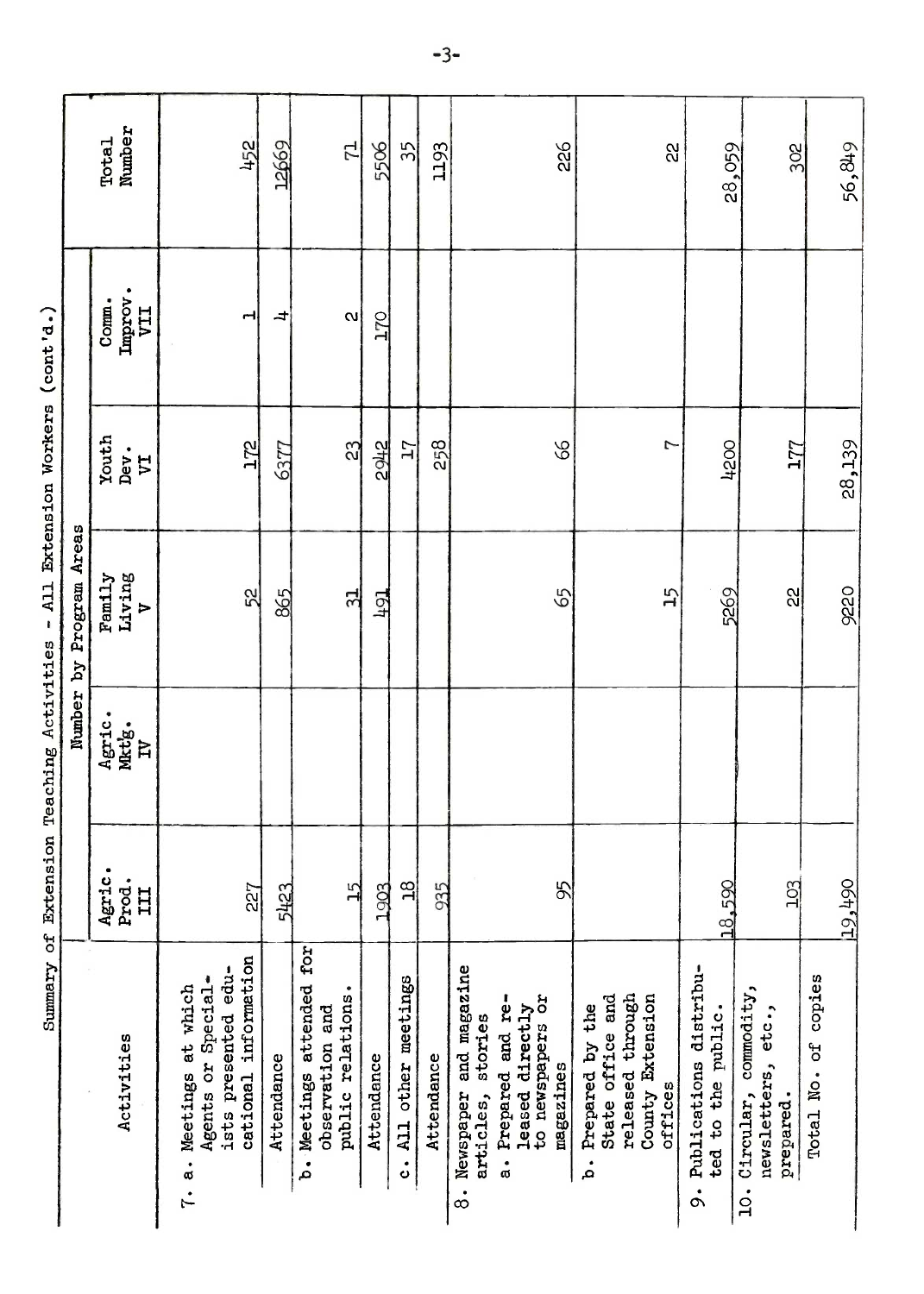|                         | Total<br>Number                       | 501                                      | 43                                                 |
|-------------------------|---------------------------------------|------------------------------------------|----------------------------------------------------|
|                         | $\frac{\text{Comm.}}{\text{Improv.}}$ | $\overline{a}$                           |                                                    |
|                         | $\frac{\text{Youth}}{\text{Pev}}$     | 105                                      | $\overline{a}$                                     |
| Number by Program Areas | Family<br>Living<br>V                 | $\frac{6}{1}$                            | Q<br>Q                                             |
| סייבניט בי              | Agric.<br>Mktg.<br>IV                 |                                          |                                                    |
| $\sum_{i=1}^{n}$        | Agric.<br>Prod.<br>III                | 368                                      | 11                                                 |
|                         | Activities                            | 11. Radio broadcasts<br>participated in. | casts participated<br>12. Television broad-<br>in. |

Summary of Extension Teaching Activities - All Extension Workers (cont'd.)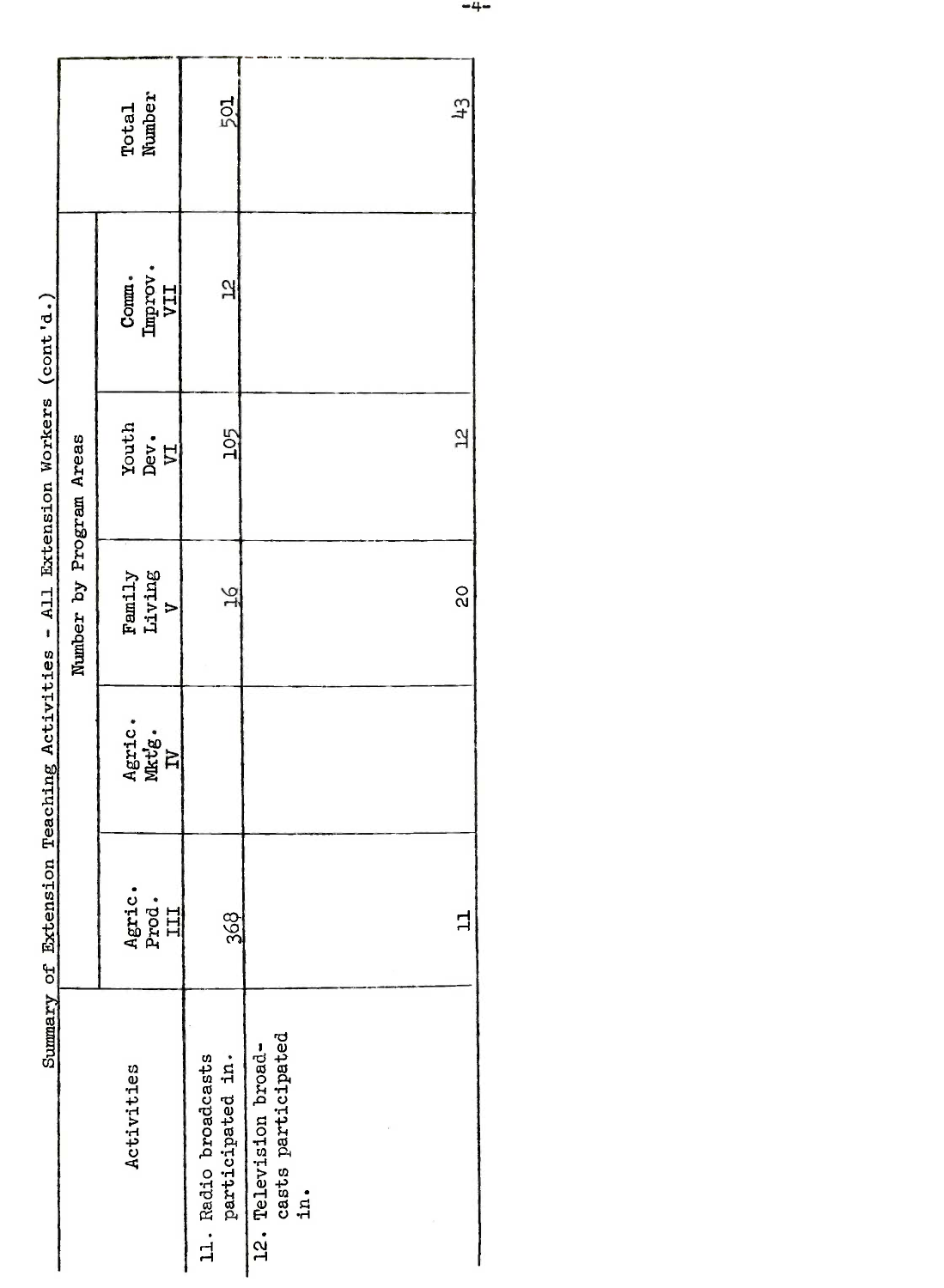| ĺ                                                                                                                                                                                                                              |
|--------------------------------------------------------------------------------------------------------------------------------------------------------------------------------------------------------------------------------|
|                                                                                                                                                                                                                                |
|                                                                                                                                                                                                                                |
|                                                                                                                                                                                                                                |
|                                                                                                                                                                                                                                |
|                                                                                                                                                                                                                                |
| in the statement of the contract of the contract of the contract of the contract of the contract of the contract of the contract of the contract of the contract of the contract of the contract of the contract of the contra |
| ĺ<br>$\mathbf{I}$<br> <br> <br>                                                                                                                                                                                                |

|                                                                                                                                                                                                           | Days            | to work with:<br>devoted |                |     |
|-----------------------------------------------------------------------------------------------------------------------------------------------------------------------------------------------------------|-----------------|--------------------------|----------------|-----|
| Helping people make decisions regarding                                                                                                                                                                   | Adults          | Youth                    | <b>Both</b>    |     |
| farm business<br>and home development.<br>combinations;<br>farm<br>and<br>enterprise feasibility<br>and finance; and<br>Farm business, encer-<br>$\dot{1}$                                                | 154             | $\pm$                    | 158            |     |
| government programs.<br>grain and other<br>feed<br>crop insurance,<br>ACP,<br>$\ddot{\text{o}}$                                                                                                           | $\overline{39}$ | H                        | $\overline{a}$ |     |
| handlers, including dealers,<br>weeds<br>insects,<br>disease,<br>animal<br>and<br>and<br>other pests with farm operators<br>Prevention and control of plant<br>custom operators, etc.<br>and<br>$\dot{3}$ | 420             | 님                        | 431            |     |
| Fertility, soil and water management.<br>$\ddot{ }$                                                                                                                                                       | 8               | Н                        | $\mathbb{S}$   |     |
| Selection, care and use of machinery, equipment and buildings<br>5.                                                                                                                                       | 32              | 5                        | 38             |     |
| Selection and management of livestock, poultry and crops<br>ةُ                                                                                                                                            | 134             | $\overline{13}$          | <b>71+7</b>    |     |
| agricultural problems of non-commercial farmers (part-time)<br>and non-farm home owners.<br>A11<br>ŕ.                                                                                                     | 72              | S                        | 75             | ーンー |
| conservation projects<br>and other<br>Development of watershed, forests<br>a <sub>spec</sub> ts.<br>(Technical<br>$\dot{\infty}$                                                                          |                 |                          |                |     |
| natural<br>and livestock against nuclear hazards,<br>Protection of crops<br>disasters.<br>$\dot{\circ}$                                                                                                   | ᆏ               |                          | $\blacksquare$ |     |
| aspects.)<br>(Technical<br>activities.<br>Income-producing recreational<br>$\dot{c}$                                                                                                                      | $\circ$         |                          | $\circ$        |     |
| farm family.<br>Non-farm alternatives for employment of<br>$\ddot{1}$ .                                                                                                                                   |                 |                          | ↤              |     |
| Other (identify)<br>.<br>મ                                                                                                                                                                                |                 |                          |                |     |
|                                                                                                                                                                                                           |                 |                          |                |     |
|                                                                                                                                                                                                           | 77              | ᅷ                        | 53             |     |
| Total man days                                                                                                                                                                                            |                 |                          |                |     |
|                                                                                                                                                                                                           | 999             | $\frac{43}{5}$           | 1042           |     |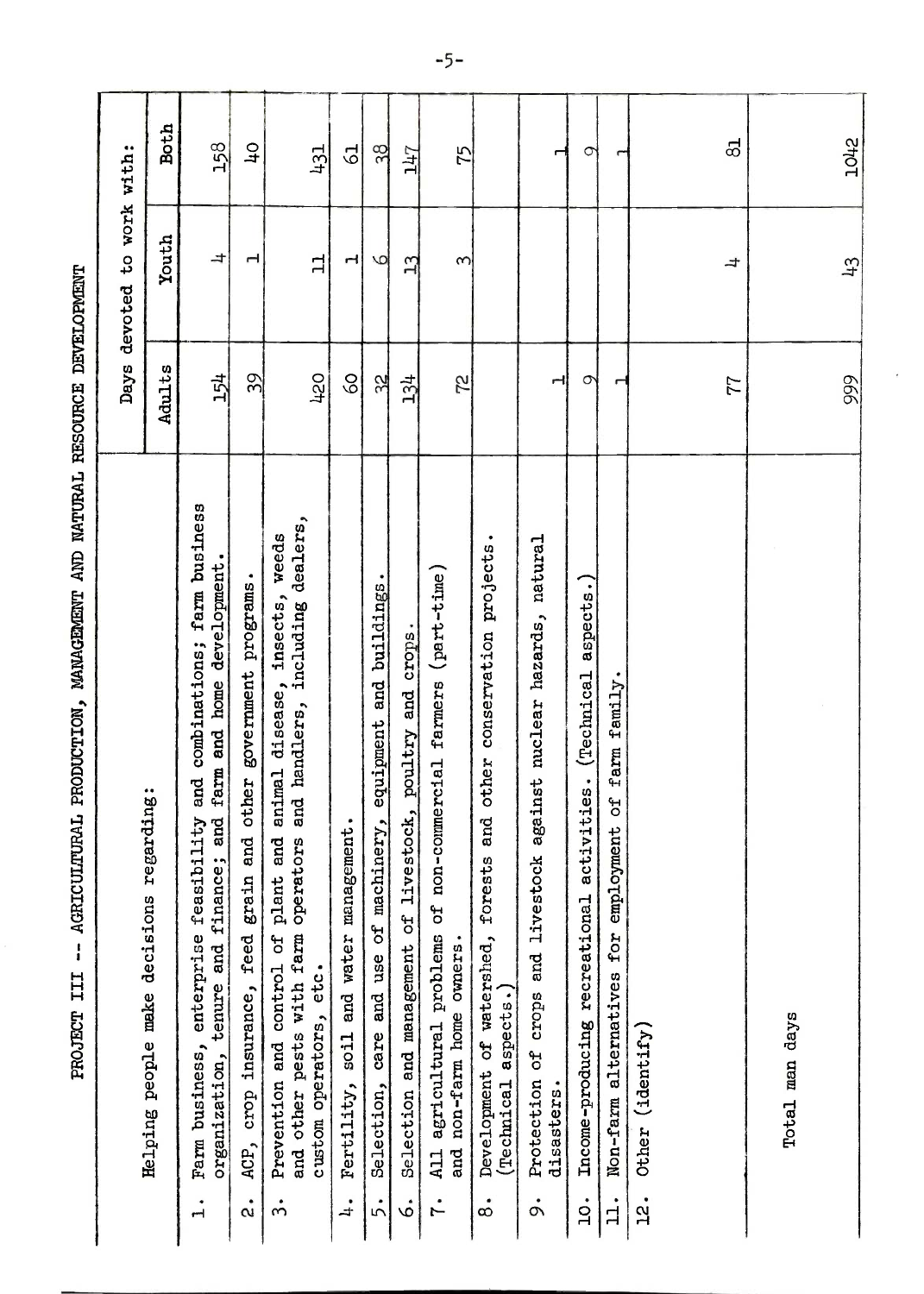| Ĩ                             |
|-------------------------------|
|                               |
| The same water is assumed and |
|                               |
|                               |
|                               |
|                               |
| i                             |

|                                                             | $\bullet\bullet$                         | <b>Both</b> | $\rm _{\rm \alpha}$                            | $\overline{20}$                                             | $\overline{1}$                                                                                                                  | 15                                                                                  | 5                                                                     |                                                                                                                                                          | $\mathbf{\mathbf{r}}$                                                                   |                                  | $\alpha$ |                | <b>Z</b>       |
|-------------------------------------------------------------|------------------------------------------|-------------|------------------------------------------------|-------------------------------------------------------------|---------------------------------------------------------------------------------------------------------------------------------|-------------------------------------------------------------------------------------|-----------------------------------------------------------------------|----------------------------------------------------------------------------------------------------------------------------------------------------------|-----------------------------------------------------------------------------------------|----------------------------------|----------|----------------|----------------|
|                                                             | devoted to work with                     | Youth       | $\infty$                                       |                                                             |                                                                                                                                 |                                                                                     | $\mathbf{\alpha}$                                                     |                                                                                                                                                          |                                                                                         |                                  | $\infty$ |                | $\overline{1}$ |
|                                                             | Days                                     | Adults      | $\overline{\mathsf{d}}$                        | $\frac{1}{2}$                                               | $\overline{1}$                                                                                                                  | $\overline{15}$                                                                     | $\sim$                                                                |                                                                                                                                                          | H                                                                                       |                                  |          |                | 65             |
| -- MARKETING AND UTILIZATION OF FARM PRODUCTS<br>PROJECT IV | Helping people make decisions regarding: |             | What, when, where, how to market.<br>$\vec{A}$ | storing products.<br>Grading, packing,<br>$\ddot{\text{a}}$ | effective<br>facilities for<br>and<br>organizations<br>buying, processing and marketing.<br>Development and use of<br>$\dot{3}$ | supply firms.<br>marketing and<br>Improving efficiency of processing,<br>$\ddot{ }$ | services.<br>and<br>Understanding marketing orders, regulations<br>5. | considering supply,<br>related factors.<br>retail<br>and<br>Purchase of agricultural products at<br>price, quantity, marketing services<br>$\dot{\circ}$ | products throughout<br>Maintaining quality of agricultural<br>marketing.<br>$\tilde{r}$ | Other (specify)<br>$\dot{\circ}$ |          | Total man days |                |

 $-6-$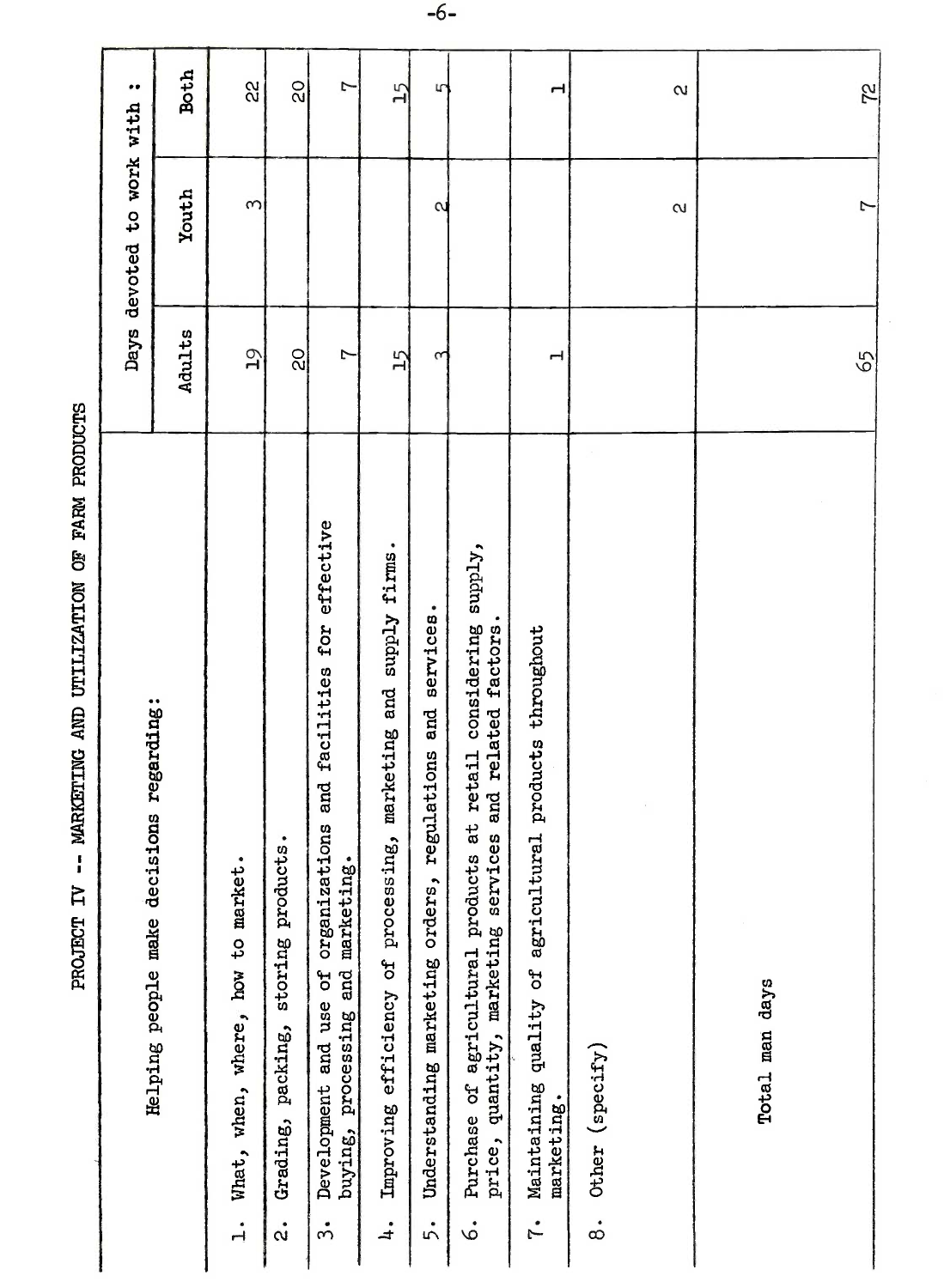| ì           |
|-------------|
| <b>COMP</b> |
| י<br>!      |
| ì           |
| J<br>í      |

| decisions regarding:                                                                                                   | Days           | devoted to work with: |               |
|------------------------------------------------------------------------------------------------------------------------|----------------|-----------------------|---------------|
| Helping people make                                                                                                    | Adults         | Youth                 | <b>Both</b>   |
| Foods and nutrition.<br>$\mathbf{r}$                                                                                   | 32             | 님                     | $\frac{1}{2}$ |
| $\bullet$<br>textile<br>and<br>Clothing<br>$\dot{\alpha}$                                                              | キ              | ρZ                    | $\infty$      |
| equipment.<br>including household<br>Housing,<br>٠<br>$\overline{m}$                                                   |                | 2                     | $\alpha$      |
| furnishings.<br>household<br><b>SP</b><br>use<br>and<br>care<br>Selection,<br>$\ddot{ }$                               | 52             | 3                     | 55            |
| development.<br>child<br>and<br>relations<br><b>Human</b><br>5.                                                        | S <sub>3</sub> | ᅻ                     | 77            |
| sales or family-<br>production,<br>establishment of<br>centered business.<br>ł<br>Home industry<br>$\dot{\circ}$       | $\overline{c}$ | $\alpha$              | 22            |
| economics, management and<br>energy).<br>time, money and<br>Home management (includes family<br>efficient use of<br>ŗ. | ದ              | 5                     | $\frac{9}{2}$ |
| $\frac{1}{12}$<br>'Family Preparednes<br>Ì<br>defense<br>Civil<br>$\bullet$<br>$\infty$                                |                |                       |               |
| safety.<br>fitness,<br>physical<br>and<br>Health<br>$\dot{\circ}$                                                      |                |                       |               |
| Clubs<br>Organizational work with Homemakers<br>$\dot{q}$                                                              | $\vec{p}$      |                       | 넉             |
| Other (identify<br>$\mathbf{L}$ .                                                                                      |                | 5                     | $\sqrt{2}$    |
| Total man days                                                                                                         | 246            | 58                    | 304           |

 $-7-$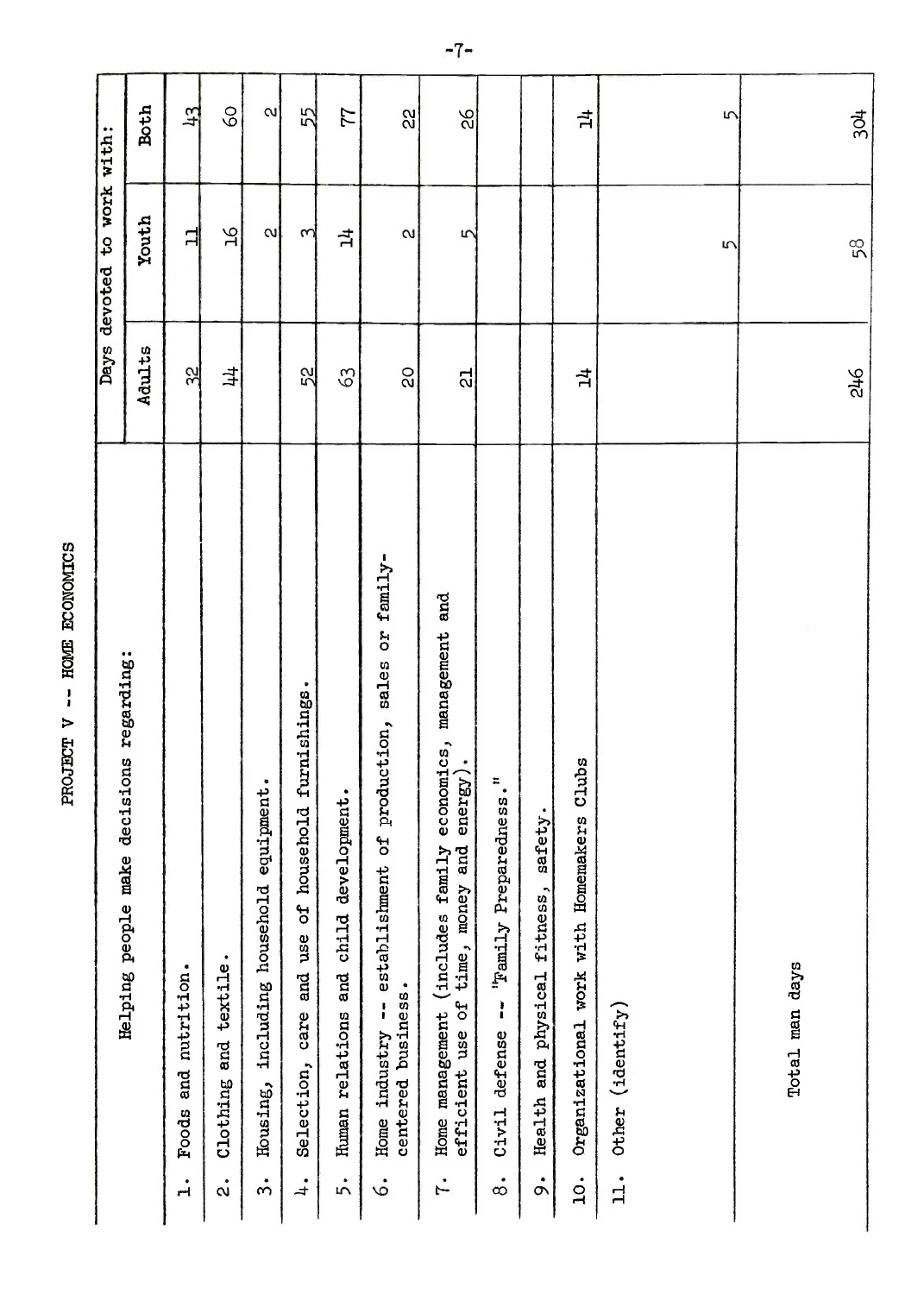|                                                 |                            | Both                                     | 51                                               | $\frac{1}{2}$                                                                             | XXXXXX                                                                                                                              | $\mathbb{C}$                                                                                 | $\frac{8}{2}$     | 78                       | $\vec{a}$                         | 59                               | 353            |  |
|-------------------------------------------------|----------------------------|------------------------------------------|--------------------------------------------------|-------------------------------------------------------------------------------------------|-------------------------------------------------------------------------------------------------------------------------------------|----------------------------------------------------------------------------------------------|-------------------|--------------------------|-----------------------------------|----------------------------------|----------------|--|
|                                                 | Days devoted to work with: | Youth                                    | $\frac{8}{10}$                                   | 33                                                                                        | XXXXXX                                                                                                                              | 겡                                                                                            | $\overline{5}$    | 69                       | $\overline{c}$                    | 147                              | 222            |  |
|                                                 |                            | Adults                                   | 33                                               | 48                                                                                        | XXXXXXX                                                                                                                             | $\infty$                                                                                     | $\infty$          | $\overline{a}$           | $\infty$                          | $\mathbf{a}$                     | 131            |  |
| YOUTH DEVELOPMENT<br>$\mathbf{I}$<br>PROJECT VI |                            | Helping people make decisions regarding: | Organizational work with 4-H Clubs.<br>$\dot{1}$ | Leaders<br>and Jr.<br>Leaders<br>4-H leadership development - Adult<br>$\dot{\mathbf{a}}$ | Agricultural and Home Economic projects and project related activities (report under Project Subject Area).<br>$\dot{\mathfrak{z}}$ | Projects.<br>tural and Home Economics<br>Project activities other than Agricul<br>$\ddot{+}$ | Activities.<br>5. | Events.<br>$\dot{\circ}$ | Other youth work.<br>$\ddot{r}$ . | Other (specify)<br>$\dot{\circ}$ | Total man days |  |

 $-8-$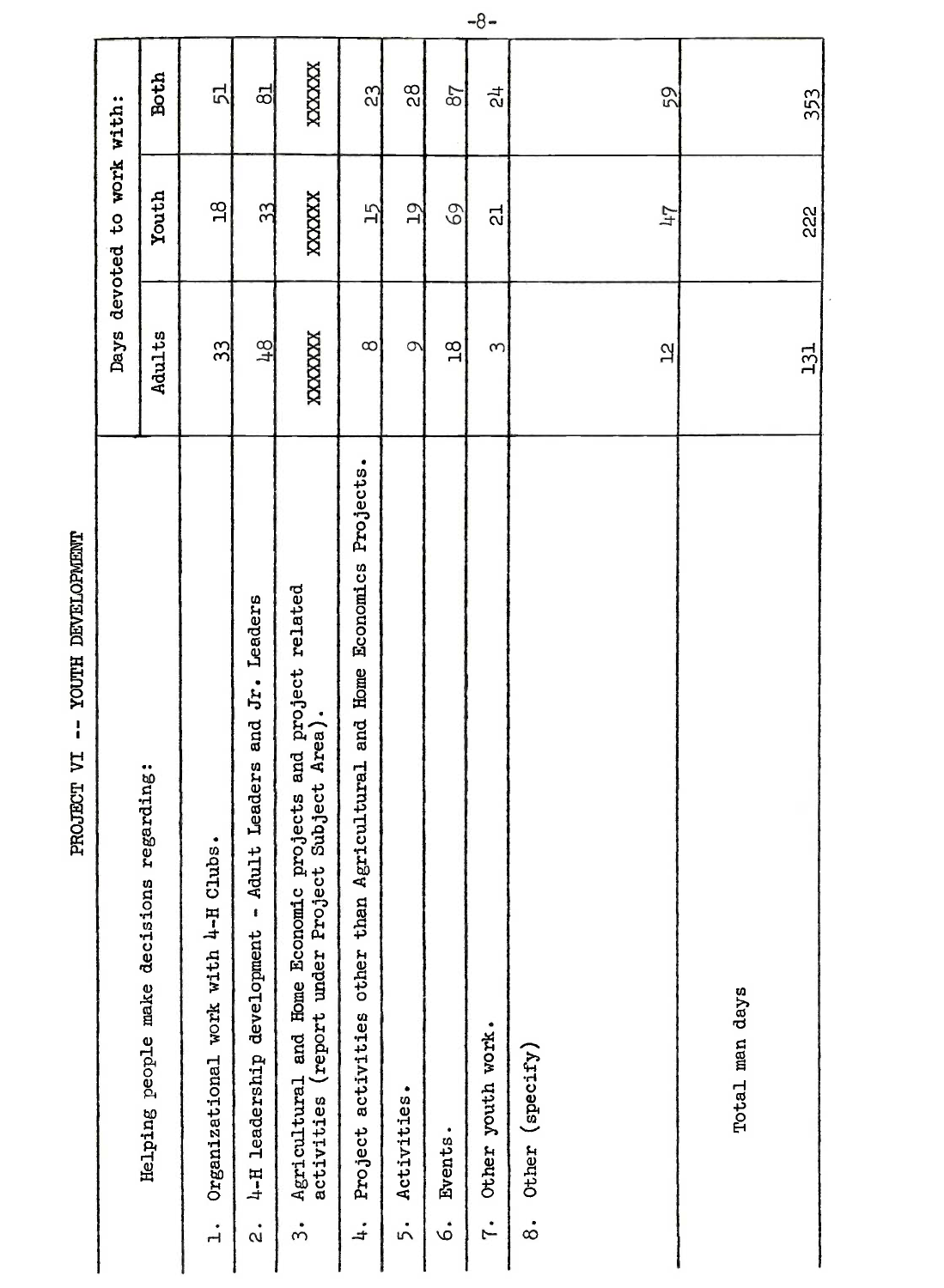PROJECT VI -- 4-H - YOUTH DEVELOPMENT  $(\text{con't.})$ 

Clubs and. groups:

| 1. | $a \cdot$ | Number of 4-H Clubs                                                     |     |      |              |                           |  | 24        |  |  |  |  |  |  |  |  |
|----|-----------|-------------------------------------------------------------------------|-----|------|--------------|---------------------------|--|-----------|--|--|--|--|--|--|--|--|
|    | b.        | Number of 4-H special interest groups                                   |     |      |              |                           |  | 6         |  |  |  |  |  |  |  |  |
|    | c.        | Number of youth groups not $4-H$                                        |     |      |              |                           |  | 8         |  |  |  |  |  |  |  |  |
| 2. |           | 4-H members by age groups:                                              |     |      |              |                           |  |           |  |  |  |  |  |  |  |  |
|    |           | 9 years of age                                                          | 249 |      |              | 15 years of age           |  | 46        |  |  |  |  |  |  |  |  |
|    |           | 10 years of age                                                         | 164 |      |              | 16 years of age           |  | 55        |  |  |  |  |  |  |  |  |
|    |           | 11 years of age                                                         | 115 |      |              | 17 years of age           |  | 31        |  |  |  |  |  |  |  |  |
|    |           | 12 years of age                                                         | -58 |      |              | 18 years of age           |  | 8         |  |  |  |  |  |  |  |  |
|    |           | 13 years of age                                                         | 70  |      |              | 19 years of age           |  | 0         |  |  |  |  |  |  |  |  |
|    |           | 14 years of age                                                         | 69  |      |              |                           |  | 865       |  |  |  |  |  |  |  |  |
| 3. |           |                                                                         |     |      |              |                           |  |           |  |  |  |  |  |  |  |  |
|    |           | 4-H members by years in club work:<br>402<br>83<br>4th year<br>1st year |     |      |              |                           |  |           |  |  |  |  |  |  |  |  |
|    |           | 2nd year                                                                | 190 |      | 5th year     |                           |  | 33        |  |  |  |  |  |  |  |  |
|    |           | 3rd year                                                                | 117 |      | 6th year and |                           |  |           |  |  |  |  |  |  |  |  |
|    |           |                                                                         |     |      |              | above                     |  | 40<br>865 |  |  |  |  |  |  |  |  |
| 4. |           | 4-H members enrolled by place of residence:                             |     |      |              |                           |  |           |  |  |  |  |  |  |  |  |
|    | Farm      |                                                                         | 298 |      | Urban        |                           |  | 197       |  |  |  |  |  |  |  |  |
|    |           | Rural non-farm                                                          | 370 |      | Suburban     |                           |  | 865       |  |  |  |  |  |  |  |  |
| 5. |           | Different:                                                              |     |      |              |                           |  |           |  |  |  |  |  |  |  |  |
|    |           | a. $4-H$ members enrolled Boys $331$ Girls $534$ Total $865$            |     |      |              |                           |  |           |  |  |  |  |  |  |  |  |
|    | $b \cdot$ | Youth worked with<br>not enrolled in 4-H                                |     |      |              | Boys 32 Girls 20 Total 52 |  |           |  |  |  |  |  |  |  |  |
|    | $c \cdot$ | Older youth worked<br>with $(18$ and over)<br>not in 4-H                |     | Boys |              | 15 Girls Total 15         |  |           |  |  |  |  |  |  |  |  |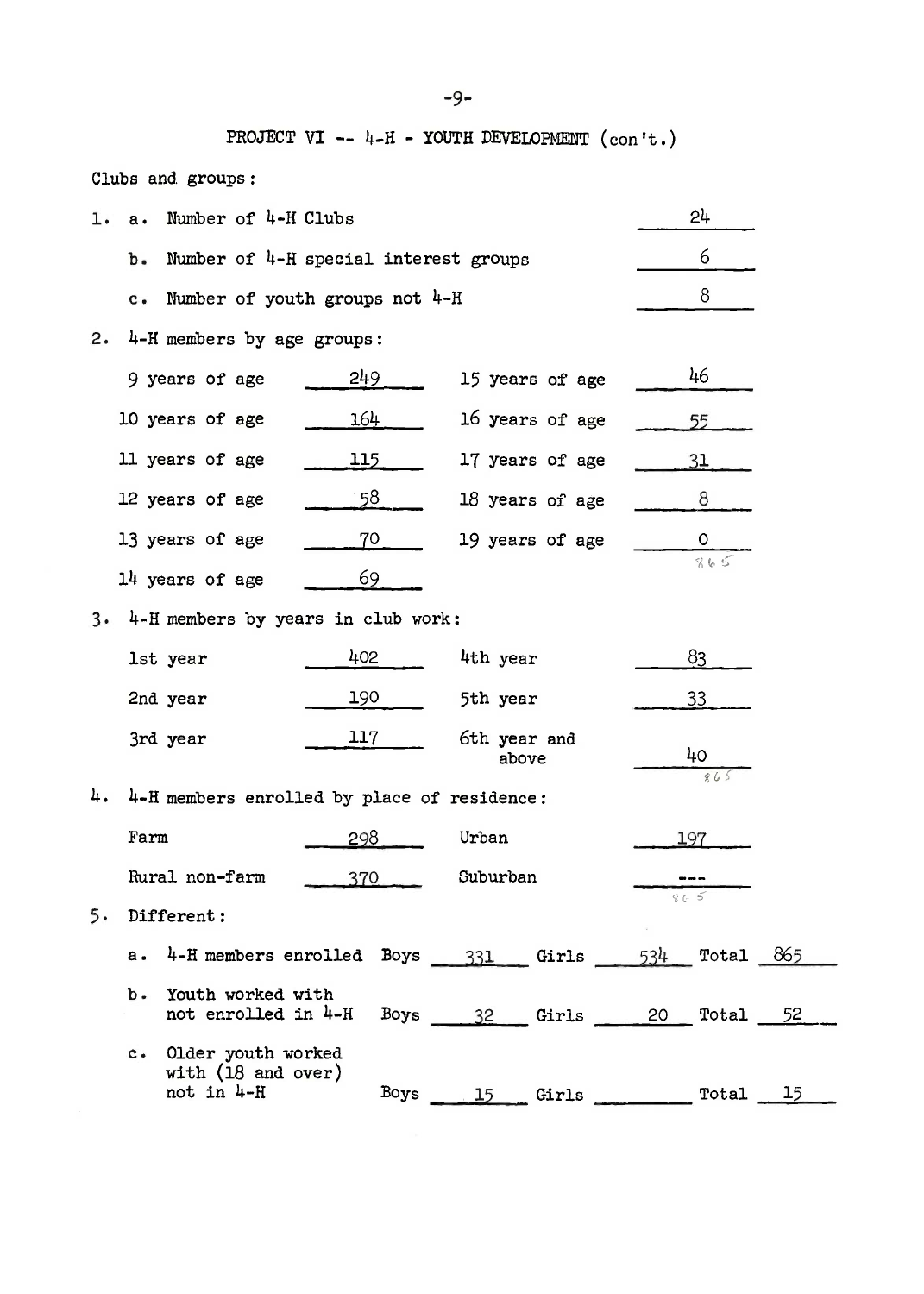6. Number of  $4-H$  members receiving training through organized projects and activities. (A member may be enrolled in more than one project<br>or activity under each of the following groups and should be counted each  $time.)$ 

|                 |                                                         | Boys                 | Girls           |
|-----------------|---------------------------------------------------------|----------------------|-----------------|
| а.              | *Automotive                                             | 12                   | 12              |
| ъ.              |                                                         | 40                   | 25              |
| $c$ .           | *Conservation program total                             |                      |                 |
|                 | $($ Forestry $)$ .                                      |                      |                 |
|                 | $(\mathtt{Grasslands})$ .                               |                      |                 |
|                 |                                                         | <u>and the state</u> |                 |
|                 | (Soil and water).                                       | $\overline{1}$       |                 |
|                 | $(\mathtt{Willdlife})\dots\dots\dots\dots\$             | $\overline{s}$       |                 |
| d.              | *Dairy.                                                 |                      | 4               |
| е.              | *Dog care and training. $\cdots$ .                      |                      |                 |
| f.              | *Electric $\cdots$                                      | $\overline{34}$      | 4               |
| g.              | $*$ Entomology                                          | 27                   | 10              |
| h.              | Farm management.                                        |                      |                 |
| i.              | *Field Crops (Agronomy-soils-crops)                     | ıī                   |                 |
| j.              | Flower gardening                                        | $\overline{2}$       | 3               |
| k.              | *Home grounds beautification.                           | 10                   | 20              |
| ı.              | Horses and ponies.                                      | $\overline{37}$      | 52              |
| m.              | Horticulture (fruits-vegetables)                        | 9                    |                 |
| n.              | Marketing (town and country                             |                      |                 |
|                 | business, etc). $\cdots$ .                              |                      |                 |
| $\circ$ .       | Plant pathology. $\cdots$ .                             | 2                    | 4               |
| $p$ .           | *Poultry (Inc. turkeys, geese,                          |                      |                 |
|                 | pigeons, etc.).                                         | 12                   |                 |
| q.              | Rabbits.                                                | 7                    | <u>հ</u>        |
| r.              | Sheep.                                                  | 129                  | 37              |
| s.              | Small motors $\cdots$                                   |                      |                 |
| t.              |                                                         | I4                   | 6               |
| u.              | $*$ Tractor.                                            | $\overline{56}$      | 0               |
| v.              | Woodworking and other shop work.                        |                      |                 |
| w.              | $*C$ lothing                                            |                      | 274             |
| $\mathbf{x}$ .  | Family life education.                                  |                      | 35              |
| y.              | Foods and nutrition total<br>n<br>11                    | $\overline{31}$      | 234             |
| z.              | $(bread-cereal)$ .<br>∗<br>Ħ<br>11<br>"                 |                      |                 |
| aa.             | $(\text{canning-freezing}).$ .<br>∗<br>11<br>Ħ<br>Ħ     |                      |                 |
| bb.             | $(dairy \text{ foods}) \cdot \cdot \cdot$<br>¥          |                      |                 |
| cc.             | Home improvement and furnishings                        |                      | $\overline{17}$ |
| dd.             | Home management.                                        |                      | $\overline{12}$ |
| ee.             | Personal development                                    |                      |                 |
| ff.             | Career exploration $\cdots$ .                           | 35                   | 12              |
| gg.             | Community service.                                      |                      |                 |
| hh.             | Crafts.<br>.                                            | $\overline{78}$      | 89              |
| ii.             | Emergency preparedness $\cdots$                         |                      |                 |
| $jj -$          | *Health - physical fitness                              | $\overline{15}$      | 32              |
| kk.             | *Photography.                                           | 12                   | 7               |
| 11.             | *Public speaking.                                       |                      |                 |
| mm <sub>•</sub> | $*Recreation \cdot \cdot \cdot \cdot \cdot \cdot \cdot$ | 36                   | 84              |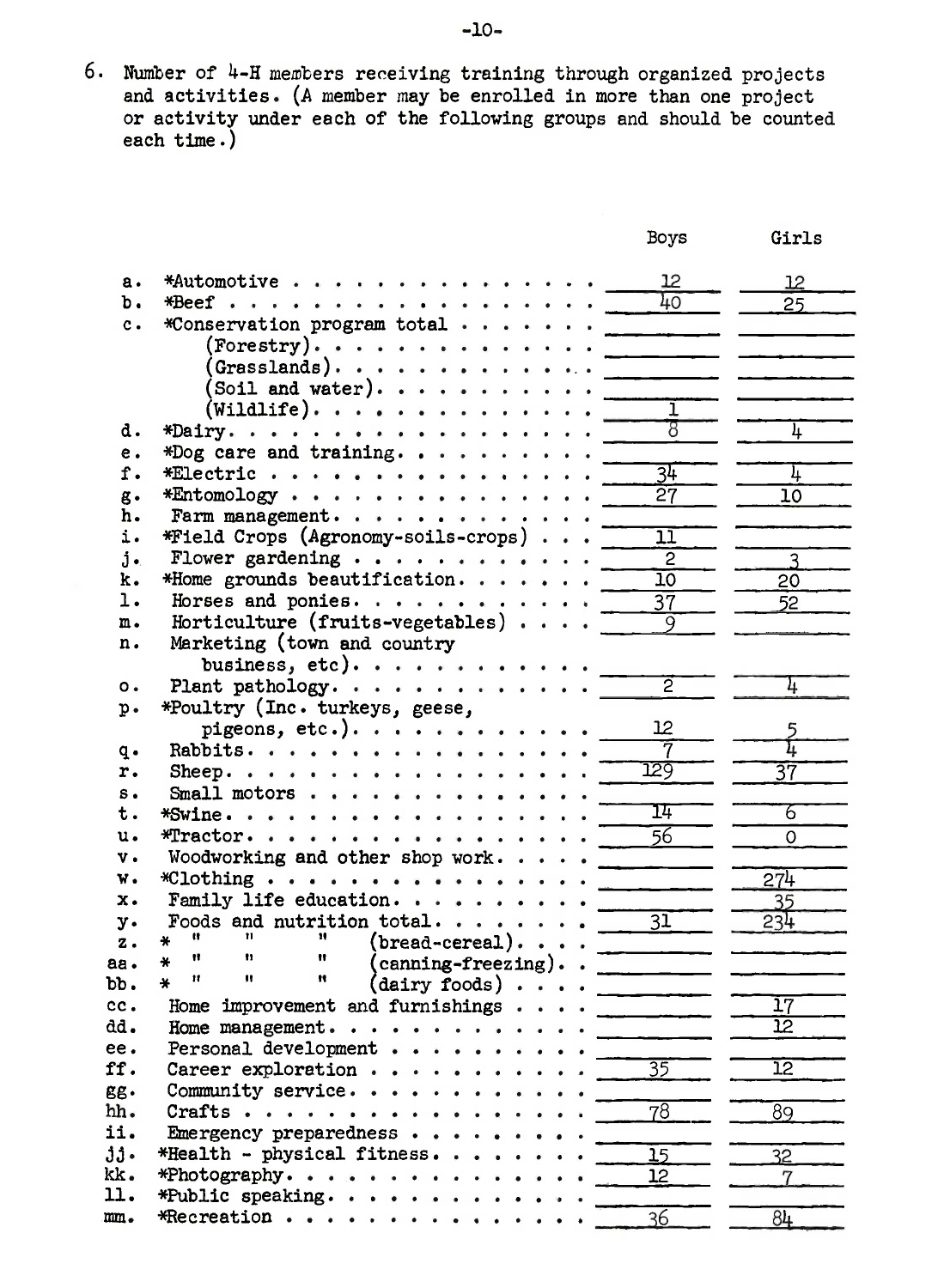|    | nn.           | *Safety                                                                             | 80          | 119               |
|----|---------------|-------------------------------------------------------------------------------------|-------------|-------------------|
|    | 00.           | *Special citizenship and public<br>affairs education $\cdots$ ,                     | 130         | 160               |
|    | pp.           | Special science not listed $\cdots$                                                 |             |                   |
|    | qq.           | Demonstrations                                                                      | ४०          | 145               |
|    | rr.           | Judging.                                                                            | 223         | 324               |
|    | $SS -$        | *Dress revues - local, county                                                       |             | 165               |
|    | tt.           | $4-H$ camps.                                                                        | 48          | 82                |
|    | uu.           | Other - list $\cdots$<br>11                                                         | 274         | 411               |
|    | vv.           | .<br>Total enrollment in projects and                                               | 229         | <u>335 </u>       |
|    | ww.           | activities.                                                                         | 1,682       | $2,719$ , $212^2$ |
| 7. |               | Number of different boys and girls in:                                              |             |                   |
|    |               | An agricultural project                                                             |             | 323<br>460        |
|    |               | A home economics project<br>Projects other than agriculture and home $ec. \ldots$ . |             | 82                |
|    |               |                                                                                     |             | 865               |
| 8. |               | Number of youth reached through special teen-age nutrition programs:                |             |                   |
|    | Boys          | <b>Girls</b><br>60<br>$\mathsf{Q}$                                                  | Total       | 69                |
| 9. |               | Leadership development<br>Number of leaders:                                        |             |                   |
|    |               |                                                                                     | Men         | Women             |
|    | $a_{\bullet}$ | Organizational leaders $\cdots$ $\cdots$ $\cdots$                                   | 10          | 17                |
|    | b.            | Project or subject matter leaders                                                   | 23          | 39                |
|    | $c_{\bullet}$ | County project chairmen $\cdots$                                                    | $\sqrt{2}$  |                   |
|    | d.            | Other adult leaders, i.e., activity<br>leaders, resource leaders.                   | 12          | 11                |
|    | е.            | Number on councils - local                                                          |             |                   |
|    |               | sponsoring committees.                                                              | 16          | 23                |
|    | f.            | Total different adult leaders                                                       | 66          | 97                |
|    | g.            | Leaders of other youth organizations                                                |             |                   |
|    |               | assisted<br>Number of adult leaders:                                                | 12          | 4                 |
|    | h.            |                                                                                     |             |                   |
|    |               | 81<br>$4th yr \cdot \cdot \cdot \cdot$<br>$1st$ yr                                  |             |                   |
|    |               | 2nd $yr \dots$<br>5th $yr \cdot $                                                   |             |                   |
|    |               | 12<br>Over $5$ yrs<br>$3rdyr$                                                       | 17          |                   |
|    |               | i. Junior 4-H Club leaders:                                                         | 163         |                   |
|    |               | Girls $36$<br>$Boys$ 22                                                             | 58<br>Total |                   |
|    |               |                                                                                     |             |                   |

Note: Several areas are listed to obtain information for the national awards program. They are marked with an asterisk (\*).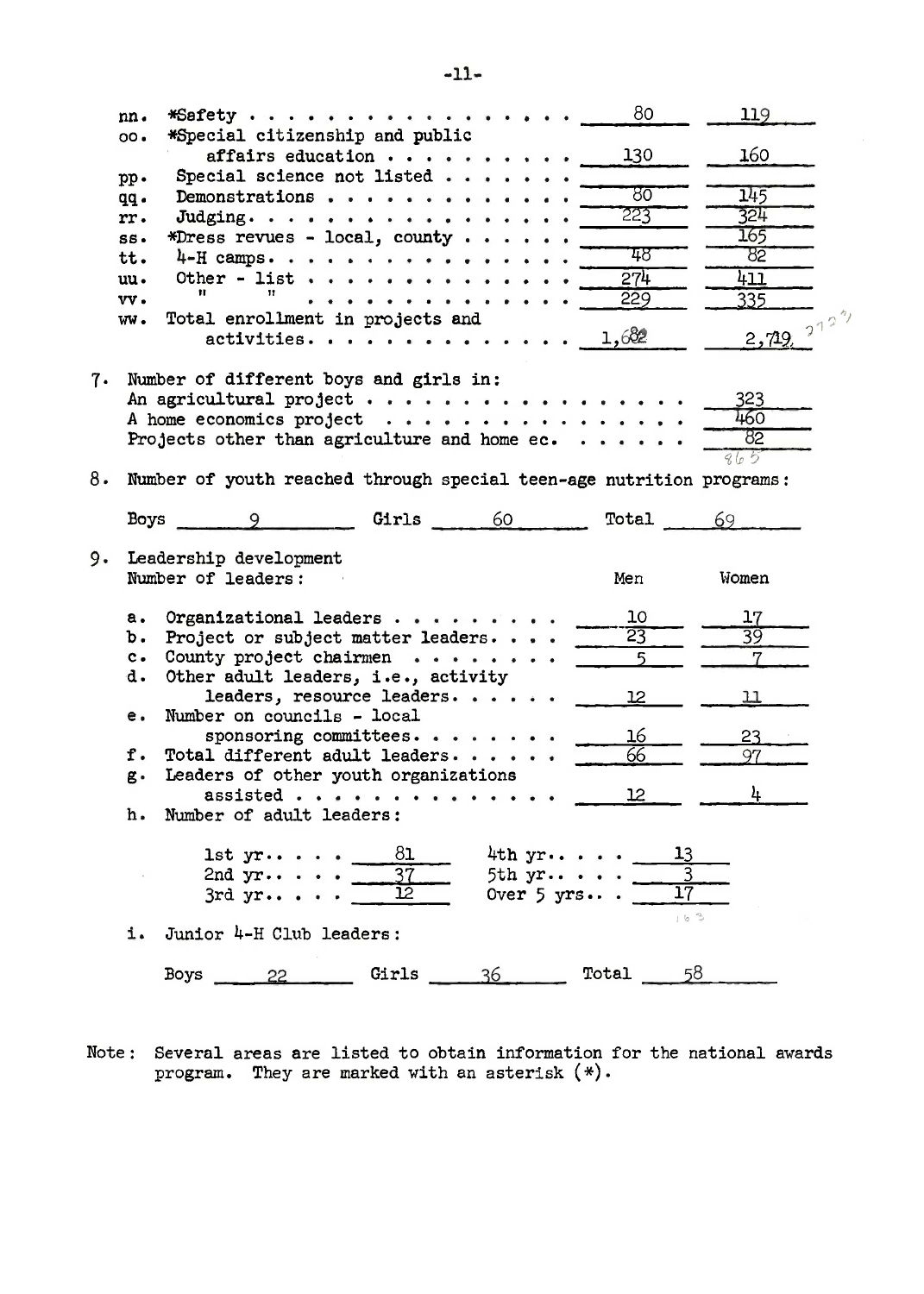| RESOURCE DEVELOPMENT AND PUBLIC AFFAIRS<br>$\mathbf{I}$<br>PROJECT VII                                                                                                                        |                                      |   |                |
|-----------------------------------------------------------------------------------------------------------------------------------------------------------------------------------------------|--------------------------------------|---|----------------|
|                                                                                                                                                                                               | devoted to work with:<br>Days        |   |                |
| regarding:<br>Helping people make decisions                                                                                                                                                   | Youth<br>Adults                      |   | <b>Both</b>    |
| (Include both economic and<br>organizations,<br>development<br>eroups.<br>Organizing and working with resource<br>agencies and other development<br>human resource development.)<br>$\dot{1}$ | 72                                   | 9 | 36             |
| government groups on resource<br>Work with State, county and local<br>development and public affairs.<br>$\dot{\mathbf{c}}$                                                                   | $\mathfrak{g}$<br>᠗                  |   | 27             |
| affairs<br>other resource development and<br>development and public<br>Planning and development of resource<br>material for use with groups and in o<br>public affairs programs.<br>$\dot{5}$ | $\mathbf{a}$<br>킈                    |   | $\mathfrak{A}$ |
| Other (specify).<br>$\ddot{ }$                                                                                                                                                                | $\sim$<br>$\circ$                    |   | $\infty$       |
| Total man days                                                                                                                                                                                | $\frac{\partial f}{\partial x}$<br>더 |   | 87             |
|                                                                                                                                                                                               |                                      |   |                |
| <b>GENERAL SECTION</b>                                                                                                                                                                        |                                      |   |                |
| <b>Items</b>                                                                                                                                                                                  | ٥Ļ<br>devoted<br>Days                |   |                |
| received<br>training<br>Staff training:<br>Staff<br>$\ddot{\mathbf{a}}$<br>$\mathbf{H}$                                                                                                       | 15                                   |   |                |
| conducted<br>training<br>Staff<br>.<br>م                                                                                                                                                      |                                      |   |                |
|                                                                                                                                                                                               |                                      |   |                |

| Days devoted to |                                                  |                             |  |
|-----------------|--------------------------------------------------|-----------------------------|--|
| <b>Items</b>    | a. Staff training received<br>1. Staff training: | b. Staff training conducted |  |

 $-12-$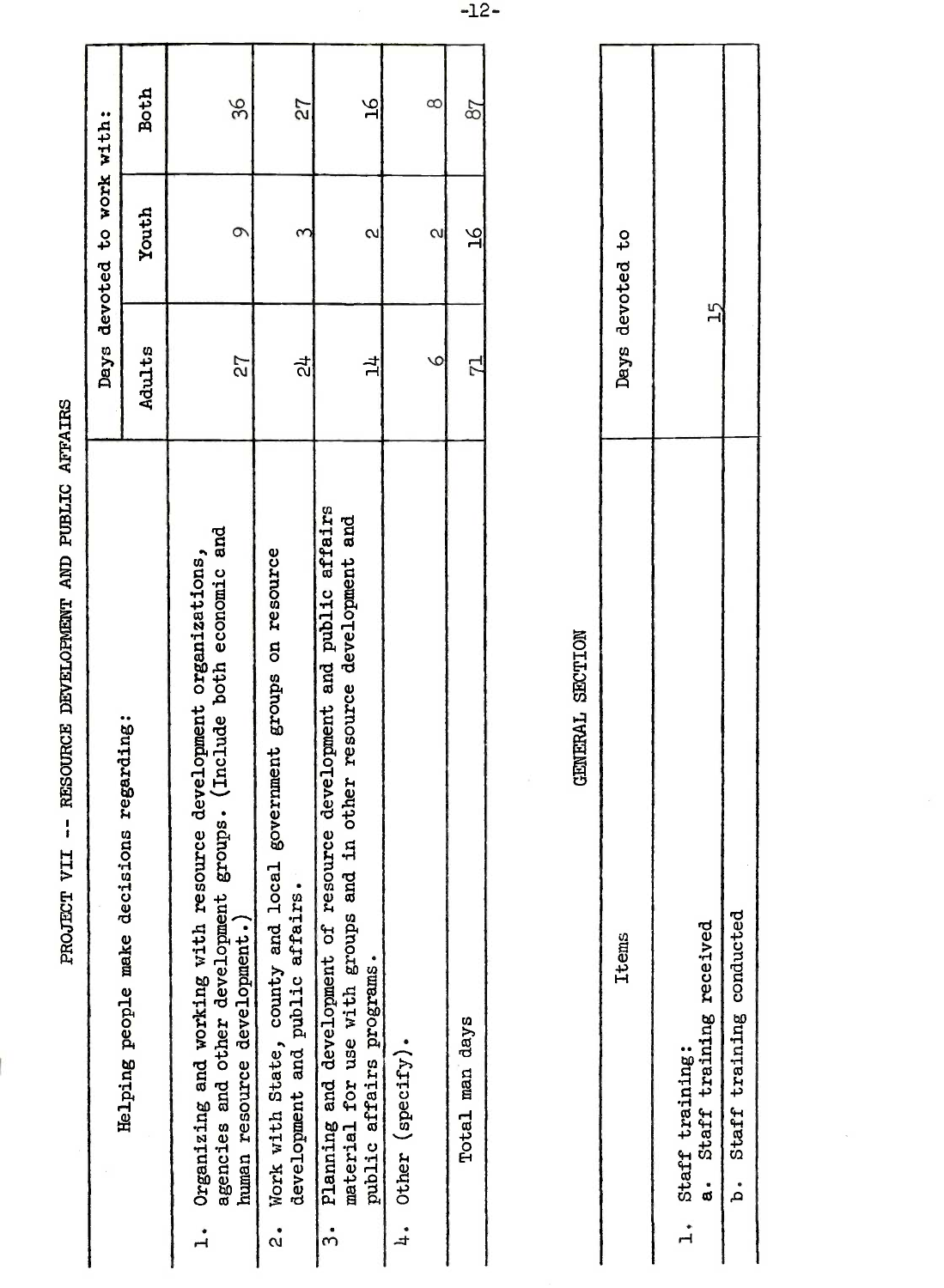EXTENSION EDUCATION WORK<br>For State Records

| <b>Total</b>             | $\overline{a}$ | 207 |                            |                                                | $\vec{z}$ | 74          | 69 | $\frac{31}{2}$                              | 465    | 865            | 163 | $\mathbf{\Omega}$                                                                                      | $\overline{61}$                          |                                                                                                                                           |
|--------------------------|----------------|-----|----------------------------|------------------------------------------------|-----------|-------------|----|---------------------------------------------|--------|----------------|-----|--------------------------------------------------------------------------------------------------------|------------------------------------------|-------------------------------------------------------------------------------------------------------------------------------------------|
|                          | Clubs          | 1   | young adult groups (18-25) | ı<br>$\bullet$<br>$\mathbf{I}$<br>$\mathbf{I}$ |           | <b>Byce</b> |    | <b>Boys</b><br>ı<br>rvation<br>Rese:<br>Off | Girls- | Total Members- | ı   | Other organized groups continuously carrying on<br>Extension educational work<br>Number of 4-H Leaders | - Home Economics<br>Number participating | Members - On Reservation -<br>Organized Homemaker<br>Extension sponsored<br>Organized 4-H clubs<br>J.<br>1<br>Members<br>Members<br>GROUP |
| Agriculture-<br>$Girls-$ |                |     |                            |                                                |           |             |    |                                             |        |                |     |                                                                                                        |                                          |                                                                                                                                           |